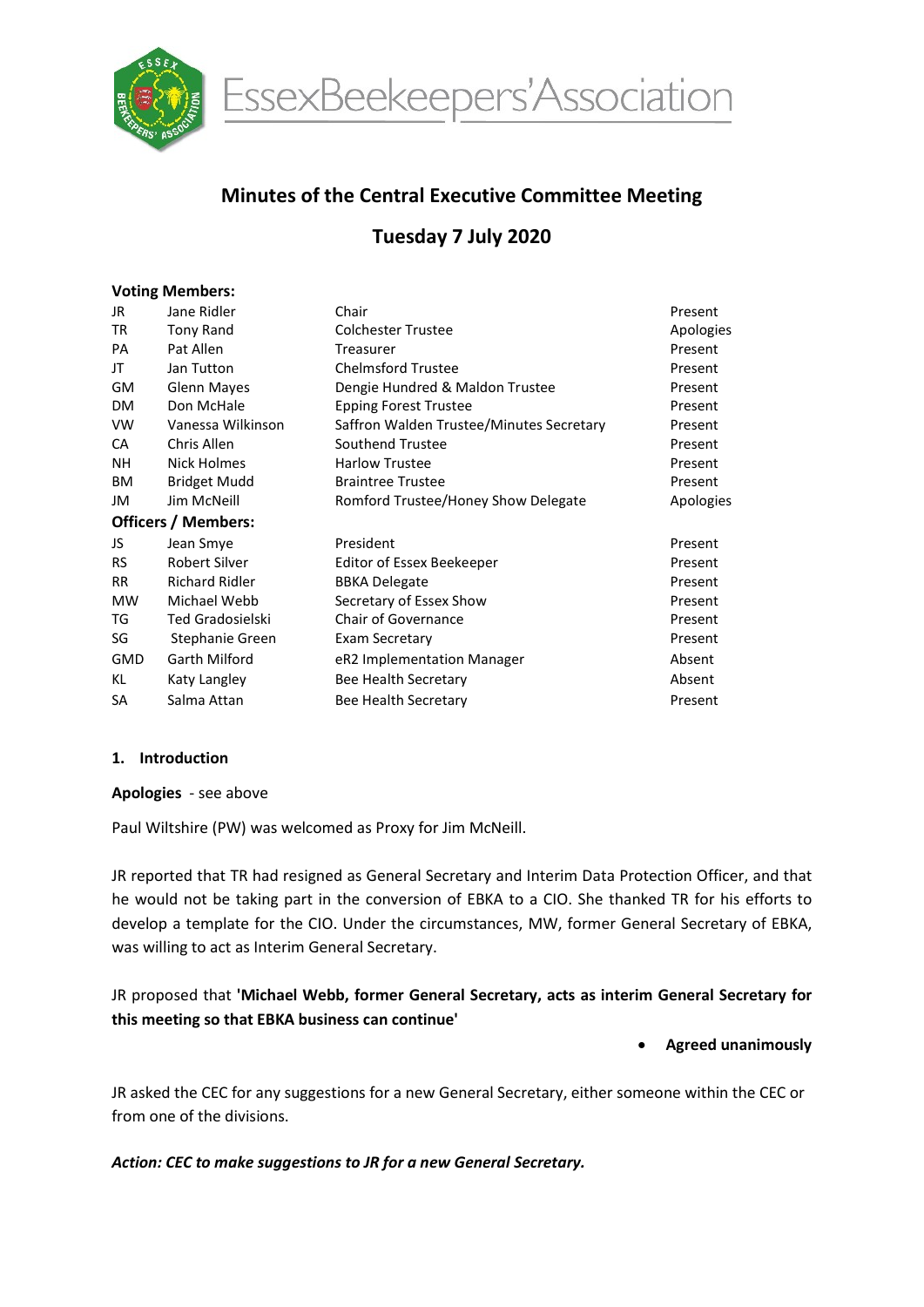## 2. Acceptance of Minutes of last meeting, 20.05.20

Approved.

It was agreed that JR would sign the Minutes electronically.

## 3. Matters arising not on Agenda and action updates, including an omission from March Minutes re Interim Data Protection Officer

#### (i) Omission from March Minutes re Interim Data Protection Officer

 This had been added to the Agenda by TR. VW pointed out that there was no omission from the March Minutes re his appointment as interim Data Protection Officer. His appointment took place by email on 18 March after the March CEC meeting. TR had withdrawn the comment by email earlier in the day.

#### (ii) Virtual Meeting for Divisional Treasurers (point 4)

PA had organised a successful Zoom meeting with divisional Treasurers to agree a consistent way of working with eR2. Notes of the meeting had been circulated to the CEC.

#### (iii) The 2021 Ted Hooper Lecture at the Wax Chandlers Hall (point 6)

JR reported that she had only just received a breakdown of costings. Full details would be circulated after the meeting. The full cost would be approx £1200. However, the Chair of the Charity Committee had offered a discount equivalent to approx £940, which would make the cost manageable. Self-catering at the venue would be difficult.

#### Action: JR to circulate costings for the THL at the Wax Chandlers Hall.

JR noted that she wished to ask SA if there had been any correspondence with Giles Budge about giving the THL in July 2021.

#### 4. Treasurer's Report

The Treasurer's report, Accounts, and Summary Notes of the recent Divisional Treasurers' meeting had been submitted to the CEC.

PA was very pleased that there were so many attendees at the Divisional Treasurers' meeting. It was decided that the best way to prevent errors on eR2 in future would be to have cut off dates for subscription renewals and for the submission of Spring and Autumn returns. Specific dates are listed in the Summary Notes and needed to be agreed by the trustees. JR suggested that these dates might be finessed after the first year's experience.

PA proposed that 'Specific cut off dates for subscription renewals and submission of Spring and Autumn returns be introduced for 2021'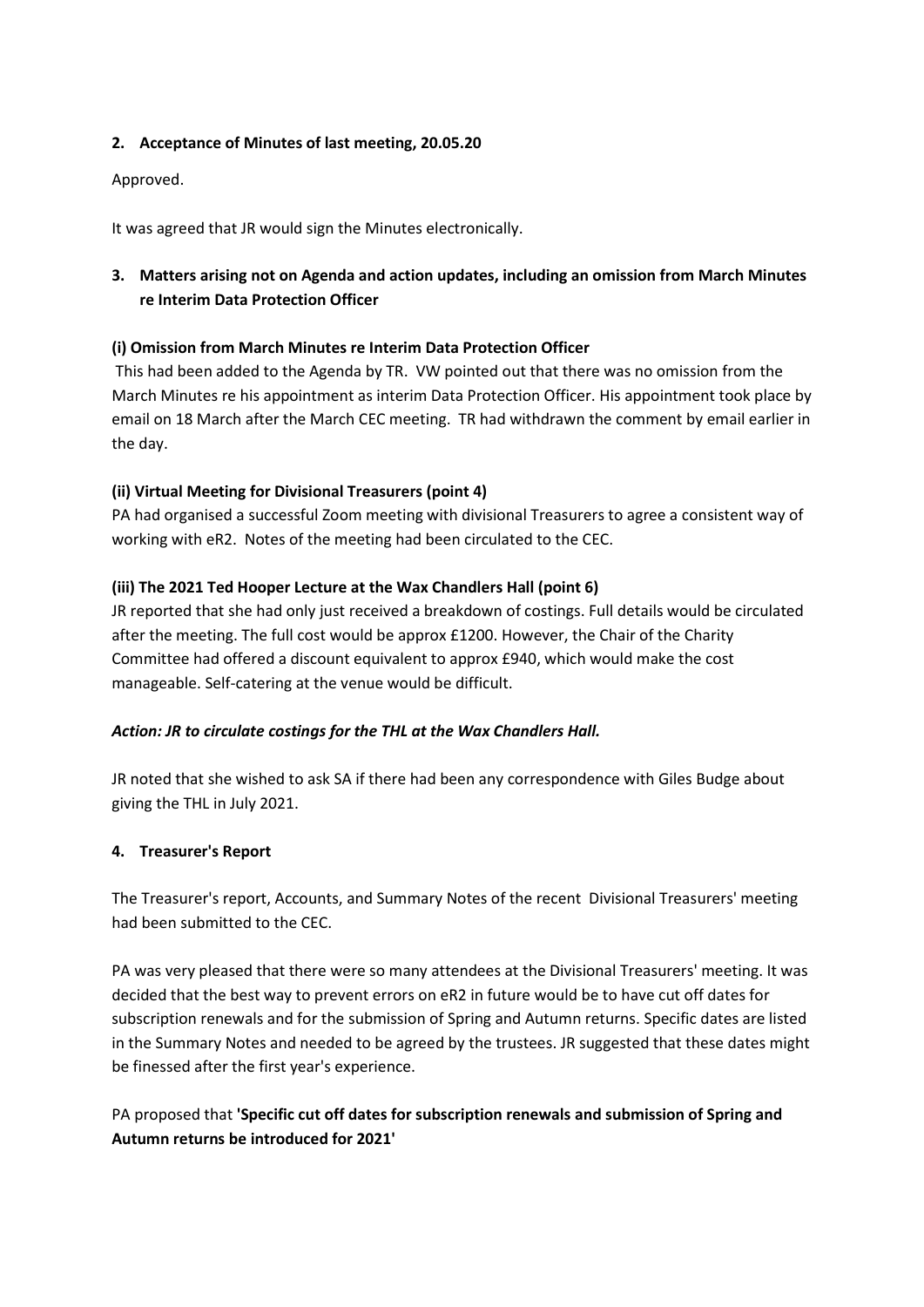#### Agreed unanimously

JR thanked PA and JT for organising the Divisional Treasurers' meeting.

PA said that the Accounts were straightforward. She highlighted a missing cheque for £25 which had been sent to Christine Poerschke (Epping Division) for her Ted Hooper Award. However, Christine had kindly donated this amount back to EBKA so there was no issue with the accounts.

## 5. GDPR and Charity Commission Issues

Proposition (i): "The release of membership personal data to "Ian Nichols" in 2019 did not comply with the EBKA Privacy Policy or GDPR Law and should be reported as soon as possible to the Charity Commission by the General Secretary on behalf of the trustees as a "significant reportable incident."" Proposition (ii) : " The release of membership personal data to "Ian Nichols" in 2019 did not comply with the EBKA Privacy Policy or GDPR Law but in view of the lapse of time since the incident took place and the steps agreed to ensure non-reoccurance the trustees consider a report to the Information Commissioner's Office to be unnecessary."

JR proposed that both Propositions (i) and (ii) should be withdrawn. However, JS disagreed. She had looked at the relevant documents and could not see where the GDPR issue had been voted on formally. She felt it was important for trustees to have a vote in case the issue was raised again in future.

PW pointed out that, although the CEC had already decided that no further action should be taken, it had not been formally recorded as a vote. The Charity Commission had said [in recent correspondence with TR] that it was up to the trustees to decide whether the incident was reportable. The EBKA Privacy Policy had been reviewed and tightened up in the light of the incident. A robust discussion followed.

In conclusion, JR proposed that 'The release of membership personal data was a technical and insubstantive issue, and not a serious incident. It was not necessary to vote on Propositions (i) and (ii)'.

Vote: 9 For; 1 Against; 0 Abstain; ACCEPTED

Proposition (iii): 'That whichever trustee is completing the Annual Trustees' Report, uses the CC template 'Trustees Annual Report Template'.

JR had explained the background to this item in an Introduction circulated to the CEC. She said that the Chair or another trustee could submit the Annual Report but in future we should use the template. This was agreed unanimously.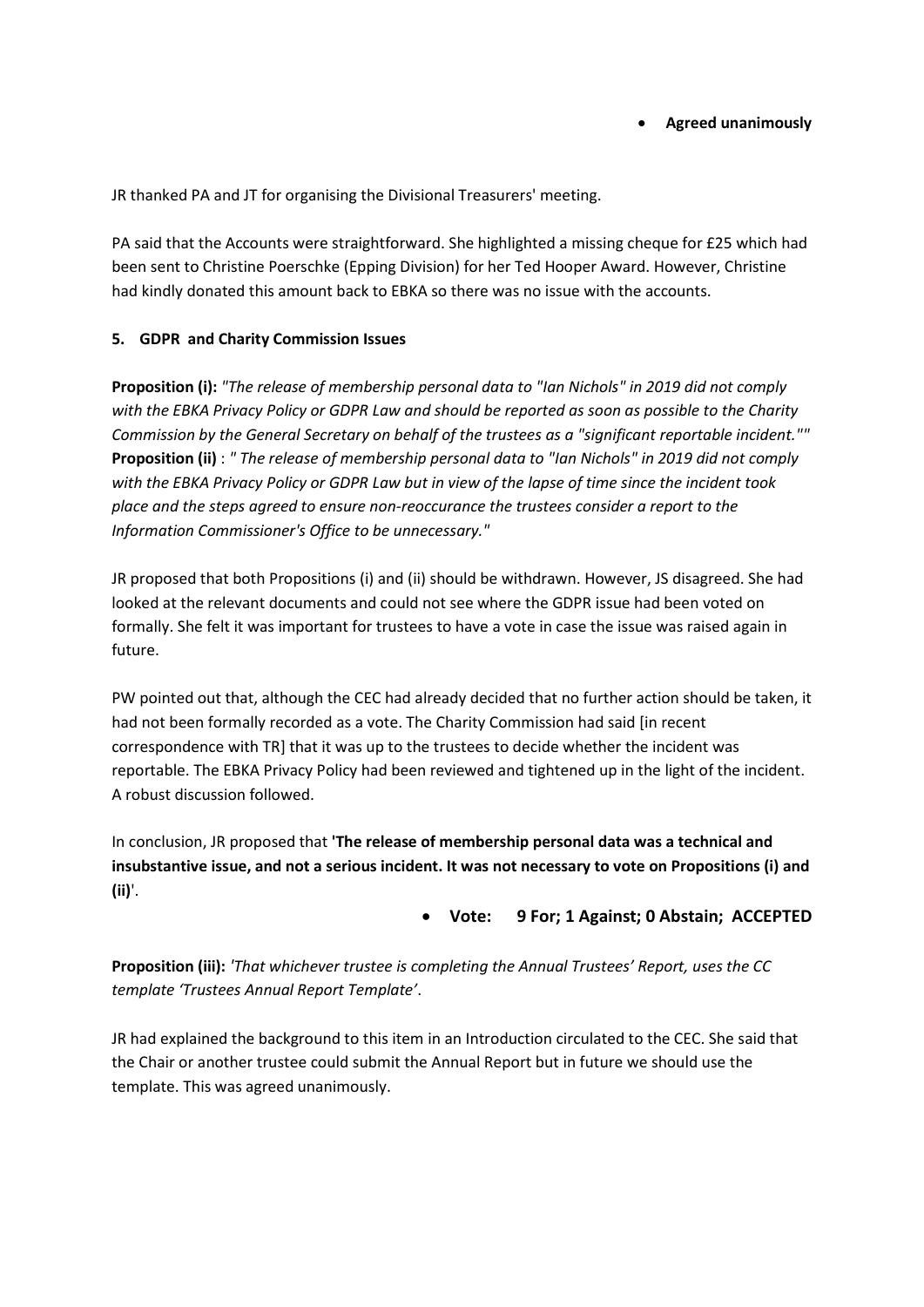#### 6. Beecraft and BDI AGM

In TR's absence, MW explained that EBKA owns 143 shares in Bee Craft Ltd. The shares are an asset of the EBKA, and are held through nominees. The nominees on the share register are currently RR, PA and Bob Manning. We need to update the share register with nominees who are current trustees of the EBKA. The following people offered to be nominees: PA, JR and CA.

MW offered to deal with the relevant documentation, check that he has all the names and addresses of the new nominees, and liaise with TR.

## Action: MW to handle relevant documentation relating to EBKA shares in Bee Craft Ltd

The Annual General Meeting of Bee Diseases Insurance Ltd (BDI) will take place on 10 September. PA has offered to attend the meeting.

## 7. Discussion and Agreement to General Husbandry Training (see Introduction JR)

JR explained that, although beginner beekeepers are well catered for by Divisions, there is a need for higher level training for more experienced beekeepers. This would support trainers within divisions and give them confidence to support those training for the BBKA Basic Assessment.

SG and JR propose running a theory/practical course based partly centrally and partly in the divisions leading to the BBKA General Husbandry Certificate between autumn 2020 and summer 2021. The theory would be held using Zoom, and practical aspects would be organised with local experts within Divisions. Although the syllabus would be based on the GHC, there would be no compulsion to take the exam, but there would be a commitment to train, advise, give apiary support or teach divisional members in some way.

Trustees were asked to feedback to SG or JR on the interest within their Division. Any ideas on how the practical aspects of the training could be rolled out would be welcome and could be sent to SG.

## Action: Trustees to inform their divisions about the possibility of General Husbandry Training and inform SG/JR on the level of interest.

## 8. CIO: Note Minute 8 from CEC meeting 3 March: "If the proposition is approved at the AGM, and the CIO Constitution is approved by the trustees after membership consultation…" (Item subject to outcome of 30 June discussion)

NH suggested that the CIO document should be revisited from the roots up to realign it with the original premises of the Association. It contained too much legalise and was not a good basis for our 1000 plus membership. CA sympathised with NH's comments and said he recognised that it reflected the view of other attendees of the CIO walkthrough in June, although he had felt comfortable with the document. He would be willing to contribute to taking the project forward.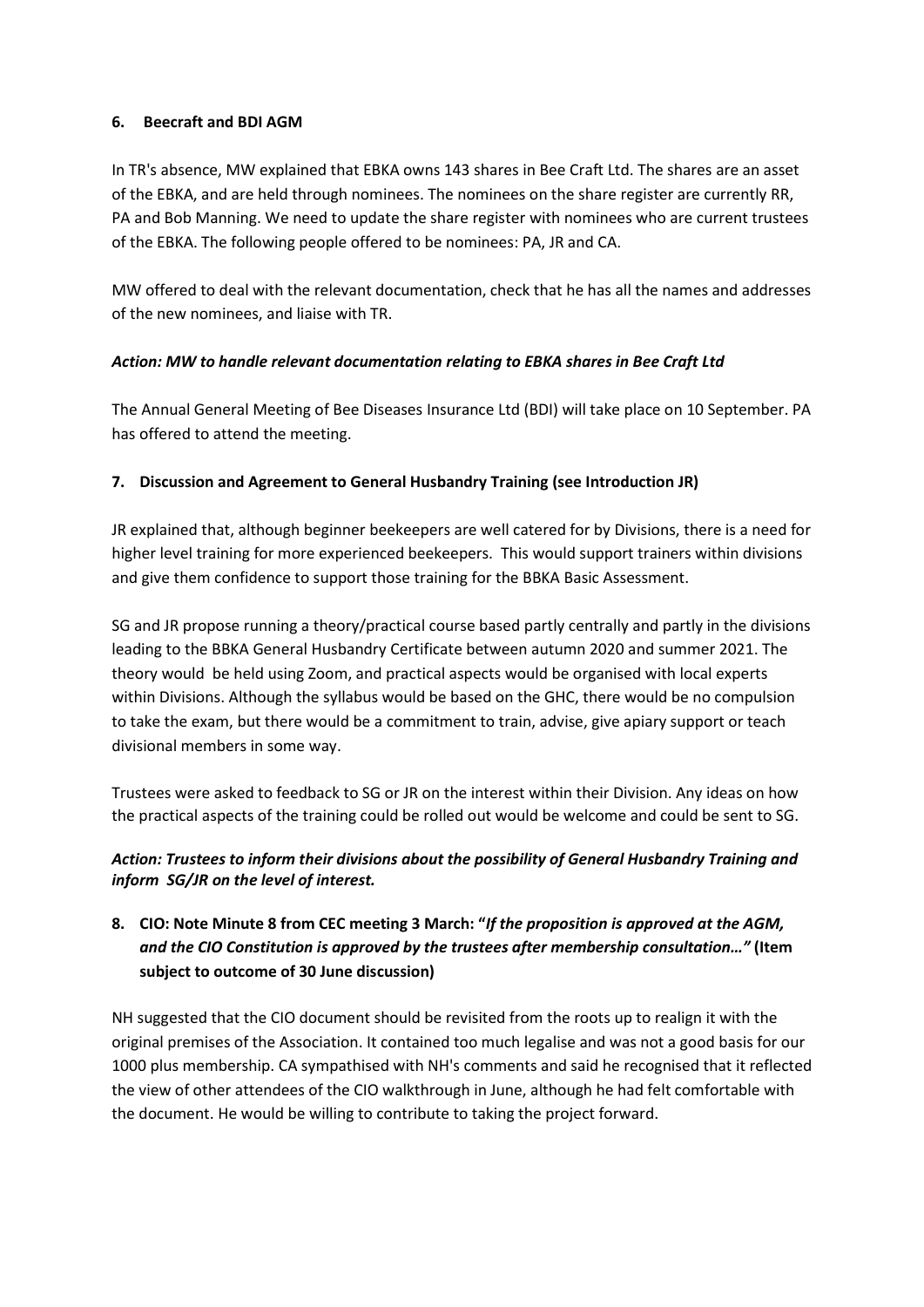JR suggested we needed to define what we wanted as the EBKA first, before creating a CIO document. MW stated that CIO status is normally for larger charities than EBKA and we might need to look at alternatives.

JS and MW offered to work with CA to suggest a suitable way forward on this issue.

It was agreed that the CIO meeting scheduled for 22 July should be postponed. JS, MW and CA would get together to discuss the best way forward for the CIO, including pursuing other options. Perhaps others may also wish to be involved?

JR asked JT to cancel the Zoom Meeting on 22 July.

## Action: JS, MW and CA, plus others who volunteer, to get together to discuss the best way forward for the CIO and report back to the CEC.

## 9. DVM Reports

JR encouraged all DVMs to send their reports to the CEC. RS is keen to include divisional information of interest to members in the Essex Beekeeper.

PW asked whether there was screening of advertisements accepted for publication in the Essex Beekeeper. He is aware that there is a commercial beekeeper selling queens who is known to have EFB in their hives. Can we block an advert? RS thought this was the only advert for queens in the magazine.

Various views were expressed. Should we:

- allow the advertising of queens in the magazine?
- insist that advertisers produce a certificate of good health from a bee inspector?
- request some form of signed certification before accepting an advert?
- withdraw the right to advertise from someone who is an EBKA member?

 CA suggested that we needed to develop criteria or a policy for advertisements in the magazine. JS pointed out that the Editor has the final say on magazine content: it would be possible to state that temporarily no adverts for queens can be taken.

#### 10. County Secretary Reports

JR asked MW to circulate an update on the progress of the Show Committee arranging the 2020 Honey Show.

#### Action: MW to circulate Honey Show Committee report to CEC.

SA said she would think about the EFB problem (discussed above) and would write an article for the Essex Beekeeper.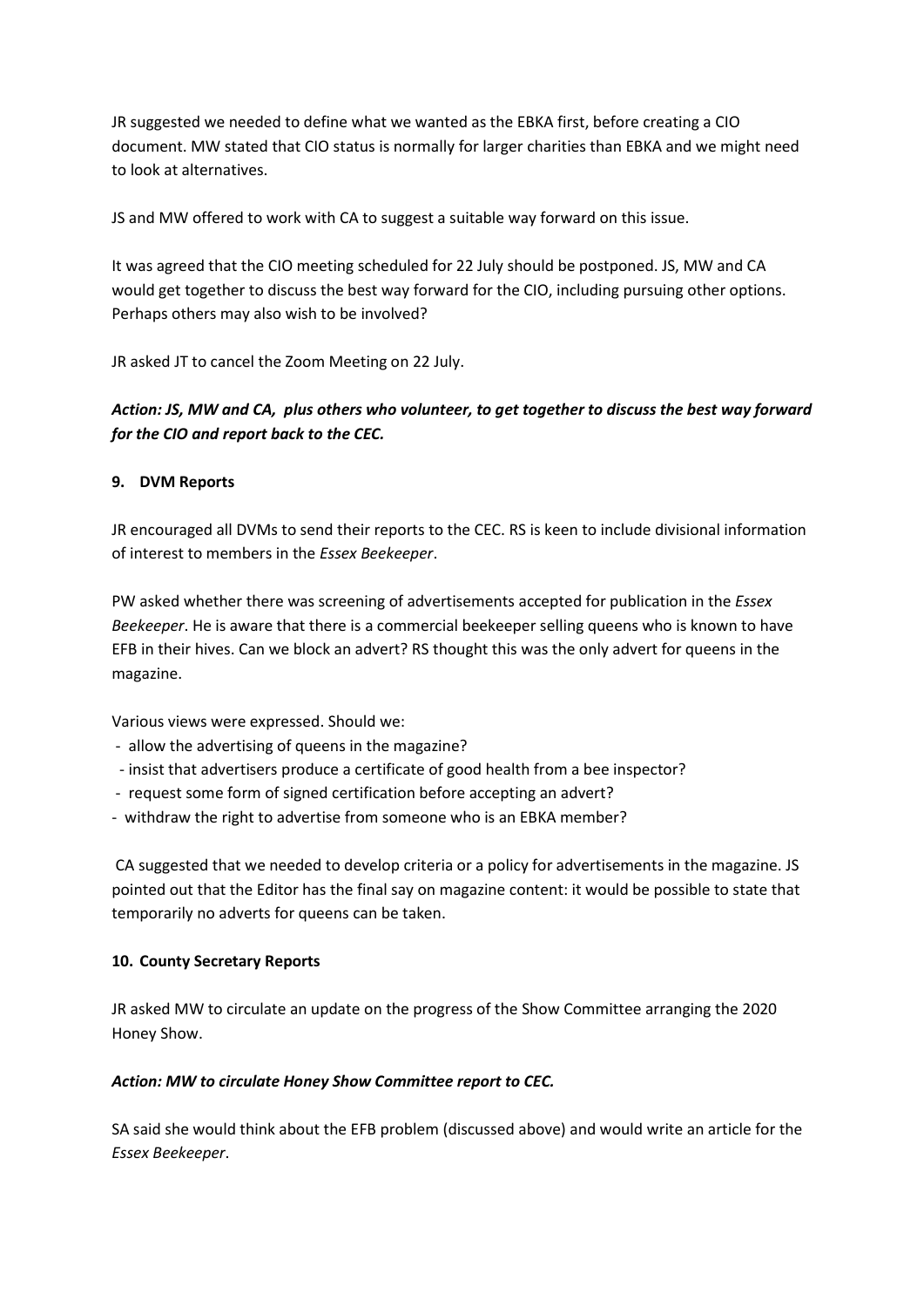## Action: SA to write article on EFB for the Essex Beekeeper.

### 11. Correspondence: 27/6/20 Paul Wiltshire (see response TR)

Not discussed (see item 1).

## 12. AOB

In conclusion, JR said she looked forward to positive thinking and collaborative working on both the CIO document and the issue of advertising in the magazine.

JR thanked MW for acting as Interim General Secretary for the meeting.

# NEXT MEETING – Tuesday 1 September via Zoom

| Point          | <b>Action</b> | Owner     | <b>Action</b>                                                                                                                                                                 | <b>Action</b> | <b>Update</b> | <b>Status</b> |
|----------------|---------------|-----------|-------------------------------------------------------------------------------------------------------------------------------------------------------------------------------|---------------|---------------|---------------|
| number         | date          |           |                                                                                                                                                                               | due date      |               |               |
| $\mathbf{1}$   | 3/3/20        | Gen       | General Secretary to provide NH &                                                                                                                                             | After         |               | open          |
|                |               | Sec       | RS with DVM reports in bundle and                                                                                                                                             | each          |               |               |
|                |               | /VW       | VW to provide corrected and                                                                                                                                                   | meeting       |               |               |
|                |               |           | signed Minutes to NH.                                                                                                                                                         |               |               |               |
| $\overline{2}$ | 3/3/20        | KL        | Review current Privacy Policy                                                                                                                                                 | 30/4/20       |               | open          |
| 3              | 3/3/20        | Trustees  | Ensure that their committees have<br>elected Safety Officers to cover Risk<br>Assessments for all events, and the<br>CEC Event Safety Officers to cover<br>all County events. | 30/3/20       |               | open          |
| 6              | 20/5/20       | SA        | Contact Giles Budge about the<br>possibility of rescheduling his talk<br>for the Ted Hooper Lecture in<br>summer 2021.                                                        | 30/6/20       |               | open          |
| 11             | 7/7/20        | CEC       | Make suggestions to JR for a new<br>General Secretary.                                                                                                                        | 1/9/20        |               | open          |
| 12             | 7/7/20        | <b>JR</b> | Circulate costings for the THL at the<br><b>Wax Chandlers Hall</b>                                                                                                            | 1/9/20        |               | open          |
| 13             | 7/7/20        | <b>MW</b> | Handle relevant documentation<br>relating to EBKA shares in Bee Craft<br>Ltd                                                                                                  | 1/9/20        |               | open          |
| 14             | 7/7/20        | Trustees  | Inform their divisions about the<br>possibility of General Husbandry<br>Training and inform SG/JR on the<br>level of interest.                                                | 1/8/20        |               | open          |